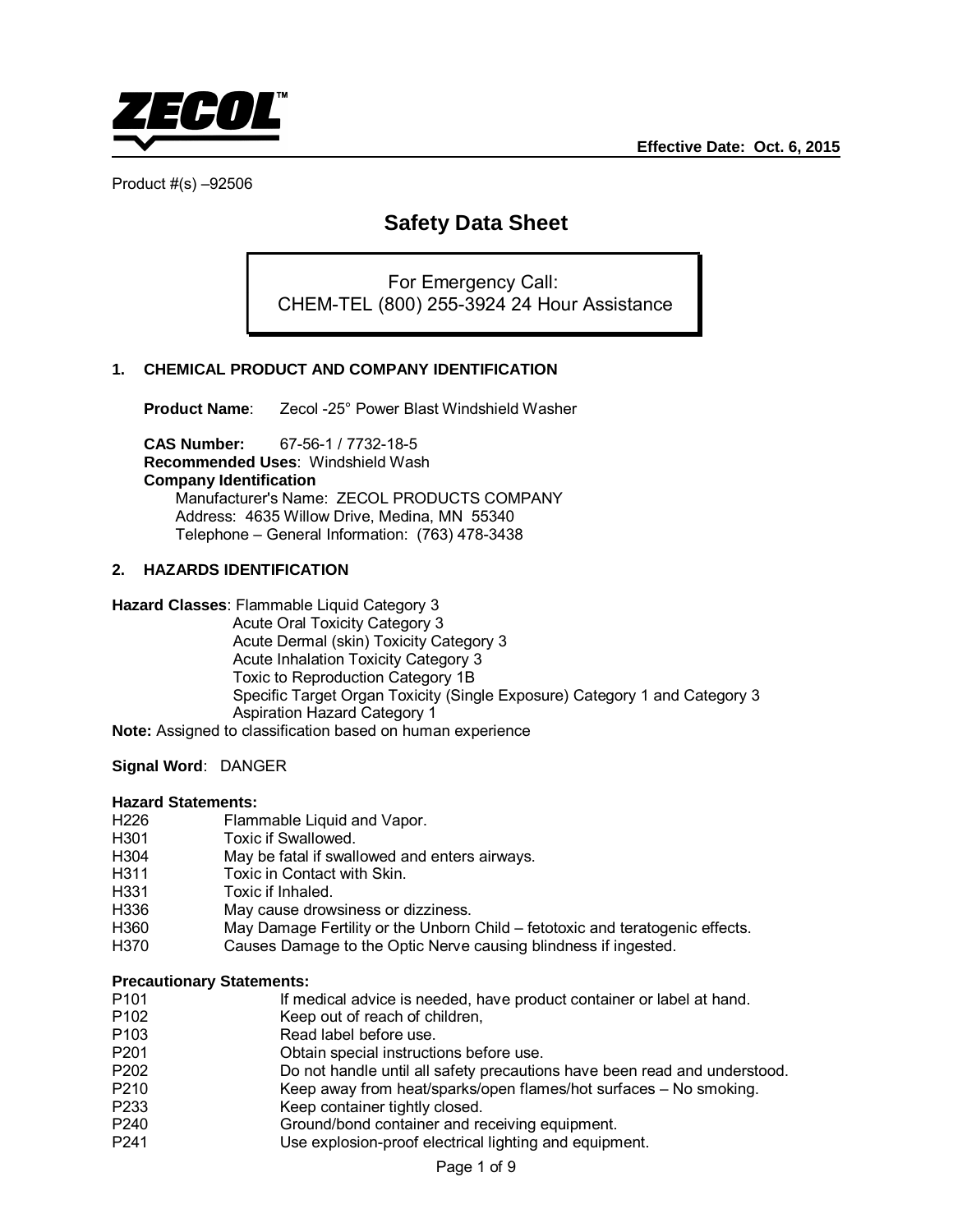



| P243<br>Take precautionary measures against static discharge.                                                                                      |  |
|----------------------------------------------------------------------------------------------------------------------------------------------------|--|
| P <sub>261</sub><br>Avoid breathing vapors.                                                                                                        |  |
| P <sub>264</sub><br>Wash thoroughly after handling.                                                                                                |  |
| Do not eat, drink or smoke when using this product.<br>P270                                                                                        |  |
| P271<br>Use only outdoors or in a well-ventilated area.                                                                                            |  |
| Wear protective gloves / protective clothing / eye protection.<br>P <sub>280</sub>                                                                 |  |
| If SWALLOWED: Immediately call a POISON CENTER or doctor/physician.<br>P301 + P310                                                                 |  |
| Do NOT induce vomiting.<br>P331                                                                                                                    |  |
| Rinse mouth.<br>P330                                                                                                                               |  |
| P303 + P361 + P353<br>If ON SKIN (or hair): Remove/Take of immediately all contaminated clothing.                                                  |  |
| Rinse skin with water/shower.                                                                                                                      |  |
| P304 + P340<br>IF INHALED: Remove victim to fresh air and keep at rest in a position                                                               |  |
| comfortable for breathing.                                                                                                                         |  |
| IF exposed or concerned: Call a POISON CENTER or doctor/physician<br>$P308 + P311$                                                                 |  |
| Take off immediately all contaminated clothing and wash it before reuse.<br>P361 + P378                                                            |  |
| In case of fire: Use dry chemical, $CO2$ , alcohol-resistant foam, and water spray<br>P370 + P378                                                  |  |
| for extinction.                                                                                                                                    |  |
| P403 + P235<br>Store in well-ventilated place. Keep cool.                                                                                          |  |
| Disposal: Dispose of contents/container to a specialized waste disposal plant in<br>P <sub>501</sub><br>accordance with local/regional regulations |  |

#### **Hazard Pictograms:**



# **3. COMPOSITION/INFORMATION ON INGREDIENTS**

| <b>Components</b> | <b>Typical Weight</b><br>Percentage | <b>CAS Number</b> |
|-------------------|-------------------------------------|-------------------|
| Methanol          | 22-35%                              | 67-56-1           |
| Water             | 64-78%                              | 7732-18-5         |

# **4. FIRST AID**

**Eyes:** If irritation or redness develops, move victim away from exposure and into fresh air. Flush eyes with clean water. If symptoms persist, seek medical attention.

**Skin**: Remove contaminated shoes and clothing and cleanse affected area(s) thoroughly by washing with mild soap and water. If irritation or redness develops, seek medical attention.

 **Inhalation**: If respiratory symptoms develop or other symptoms of exposure develop, move victim away from source of exposure and into fresh air. If symptoms persist, seek medical attention. If victim is not breathing, clear airway and immediately begin artificial respiration. If breathing difficulties develop, oxygen should be administered by qualified personnel. Seek immediate medical attention.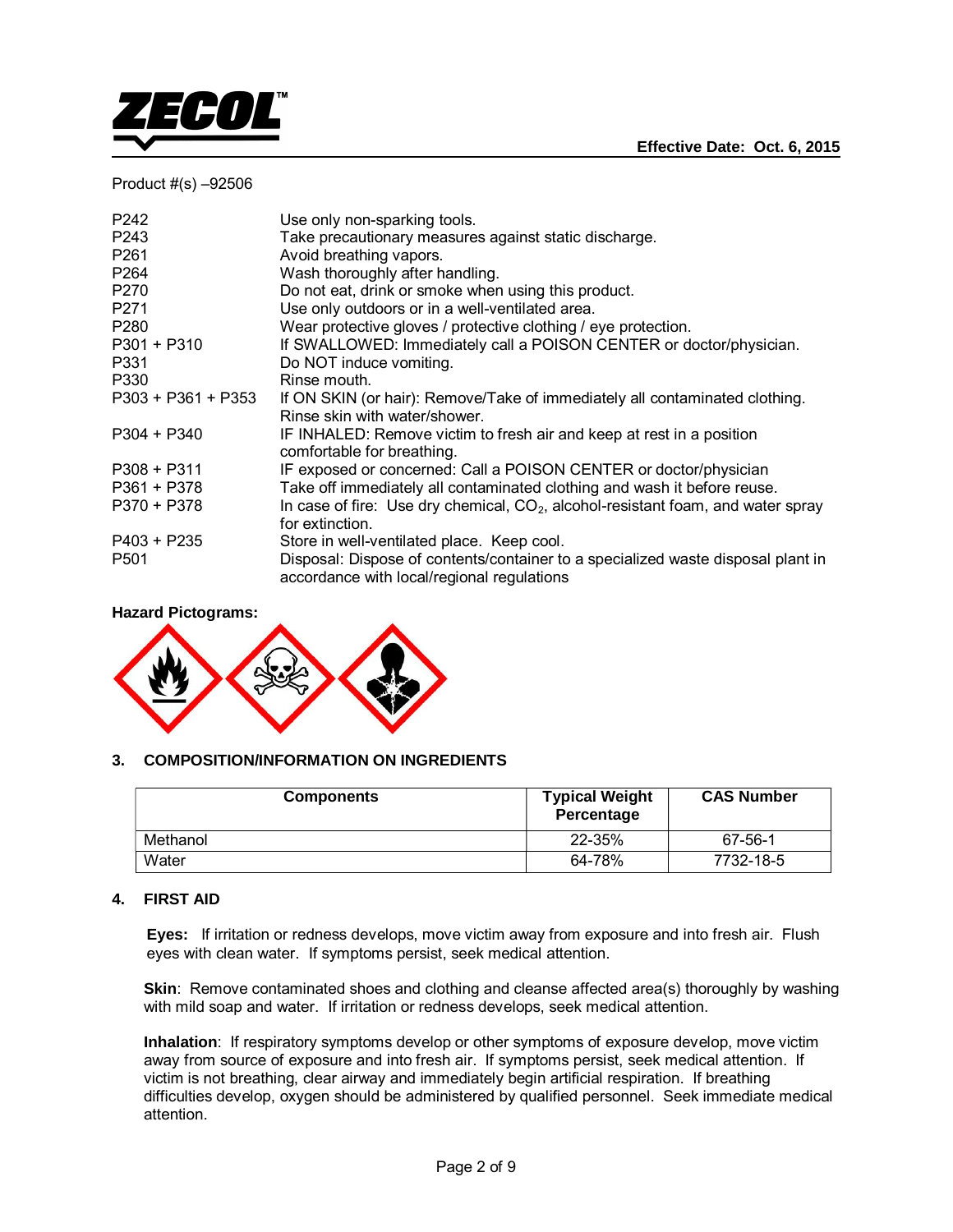

 **Ingestion**: Aspiration hazard. Do not induce vomiting or give anything by mouth because this material can enter the lungs and cause severe lung damage. If victim is drowsy or unconscious and vomiting, place on the left side with the head down. If possible, do not leave victim unattended and observe closely for adequacy of breathing. Seek immediate medical attention.

**Note to Physicians:** Ethanol significantly decreases the toxicity of methanol because it competes for the same metabolic enzymes, and has been used to treat methanol poisoning.

 Epinephrine and other sympathomimetic drugs may initiate cardiac arrhythmias in persons exposed to high concentrations of hydrocarbon solvents (e.g., in enclosed spaces or with deliberate abuse). The use of other drugs with less arrhythmogenic potential should be considered. If sympathomimetic drugs are administered, observe for the development of cardiac arrhythmias.

**Medical Conditions:** Exposure to high concentrations of this material may increase the sensitivity of the heart to certain drugs. Persons with pre-existing heart disorders may be more susceptible to this effect (see Note to Physician above).

# **5. FIRE FIGHTING MEASURES**

**Suitable Extinguishing Media**: Dry chemical, CO<sub>2</sub>, water spray or alcohol-resistant foam. .Water spray is recommended to cool or protect exposed materials or structures. Water may be ineffective for extinguishment, unless used under favorable conditions by experienced fire fighters. Carbon dioxide can displace oxygen. Use caution when applying carbon dioxide in confined spaces.

**Specific Hazards:** This material is flammable and can be ignited by heat, sparks, flames or other sources of ignition (e.g., static electricity, pilot lights or mechanical/electrical equipment). Flame is invisible in daylight. Vapors may travel considerable distances to a source of ignition where they can ignite, flashback or explode. May create vapor/air explosion hazard indoors, in confined spaces, outdoors or in sewers. If container is not properly cooled, it can rupture in the heat of a fire. Vapors are heavier than area and can accumulate in low areas.

**Hazardous Combustion Products:** Toxic gases and vapors; oxides of carbon and formaldehyde.

**Special Firefighting Procedures**: For fires beyond the initial stage, emergency responders in the immediate hazard area should wear bunker gear. When the potential chemical hazard is unknown, in enclosed or confined spaces, or when explicitly required by DOT, a self-contained breathing apparatus should be worn. In addition, wear other appropriate protective equipment as conditions warrant (see Section 8). Isolate immediate hazard area and keep unauthorized personnel out. Stop spill/release if it can be done with minimal risk. Move undamaged containers from immediate hazard area if it can be done with minimal risk. Water spray may be useful in minimizing or dispersing vapors and to protect personnel. Cool equipment exposed to fire with water, if it can be done with minimal risk. Avoid spreading burning liquid with water used for cooling purposes.

#### **6. ACCIDENTAL RELEASE MEASURES**

**Personal Precautions:** Flammable. Spilling of liquid product will create a fire hazard and may form an explosive atmosphere. Keep all sources of ignition and hot metal surfaces away from spill/release if safe to do so. The use of explosion-proof equipment is recommended. Stay upwind and away from spill/release. For large spills, notify people down-wind of spill/release, isolate immediate hazard area and keep unauthorized personnel out. Wear appropriate protective equipment including respiratory protection as conditions warrant (see Section 8). See Sections 2 and 7 for additional information on hazards and precautionary measures.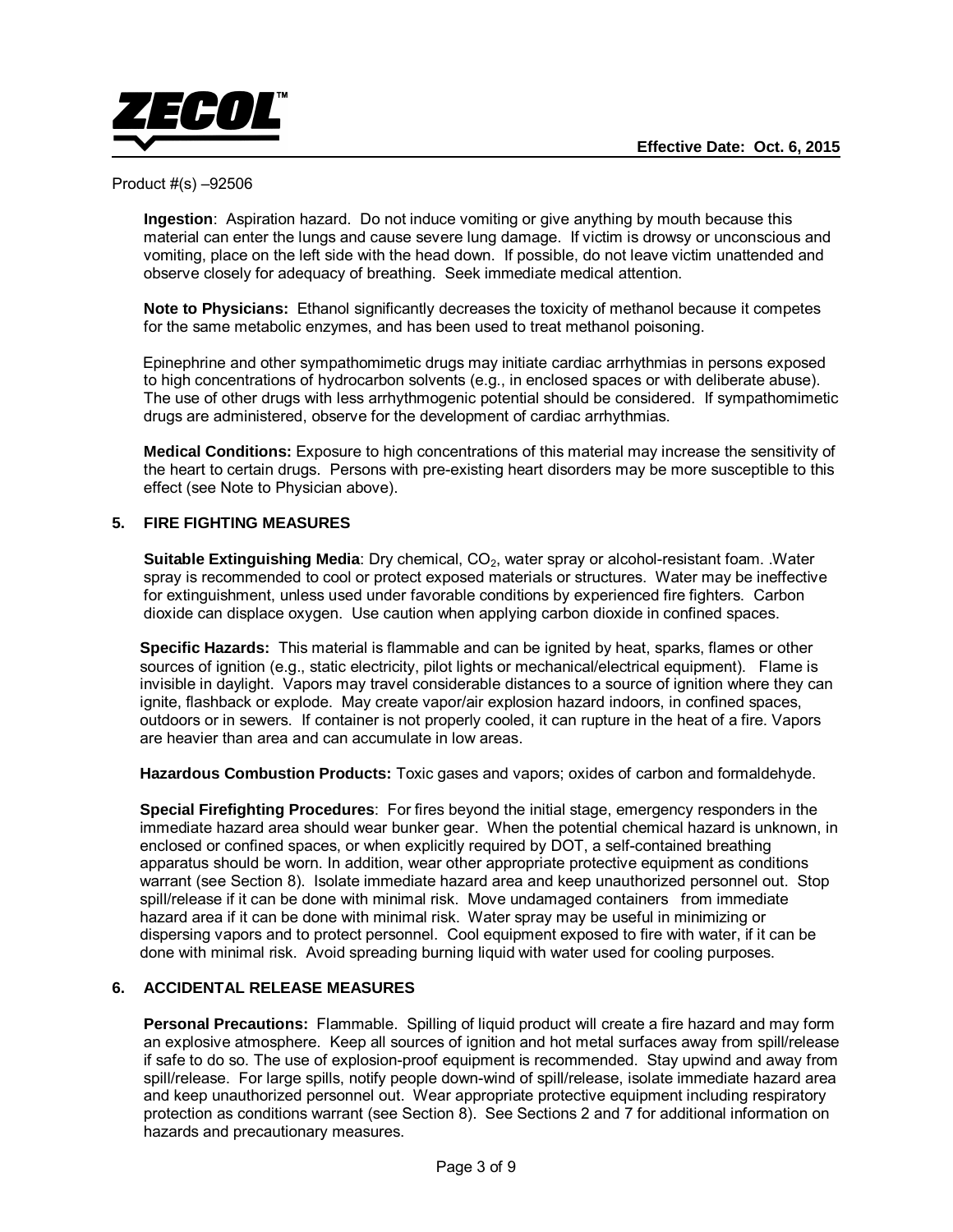

**Environmental Precautions:** Stop spill/release if it can be done with minimal risk. Prevent spilled material from entering sewers, storm drains, other unauthorized treatment drainage systems, and natural waterways. Use foam on spills to minimize vapors. Use water sparingly to minimize environmental contamination and reduce disposal requirements. If spill occurs on water, notify appropriate authorities. Spills into or upon navigable waters, the contiguous zone, or adjoining shorelines that cause a sheen or discoloration on the surface water, may require notification of the National Response Center (phone number 800-424-8802).

**Methods for Containment and Clean-Up:** Notify relevant authorities in accordance with all applicable regulations. Immediate cleanup of any spill is recommended. Dike far ahead of spill for later recovery or disposal. Absorb spill with inert material such as sand, earth or other noncombustible material, and place in suitable container for disposal. If spilled on water remove with appropriate methods (e.g., skimming, booms or absorbents). In case of soil contamination, remove contaminated soil for remediation or disposal, in accordance with local regulations.

# **7. HANDLING AND STORAGE**

 **Precautions for Safe Handling**: Keep away from ignition sources such as heat/sparks/open flames – No smoking. Take precautionary measures against static discharge. Non-sparking tools should be used. Wear protective gloves/clothing and eye/face protection. Wash thoroughly after handling. Use good personal hygiene practices and wear appropriate personal protective equipment (see Section 8).

Flammable. May vaporize easily at ambient temperatures. The vapor is heavier than air and may create an explosive mixture of vapor and air. Beware of accumulation in confined spaces and low lying areas. Open container slowly to relieve any pressure. Electrostatic charge may accumulate and create a hazardous condition when handling or processing this material. To avoid fire or explosion, dissipate static electricity during transfer by bonding and grounding containers and equipment before transferring material. The use of explosion-proof equipment is recommended and may be required (see appropriate fire codes). Refer to NFPA-77 and/or API RP 2003 for specific bonding/grounding requirements. Do not enter confined spaces such as tanks or pits without following proper entry procedures such as ASTM D-4276 and 29CFR 1910.146. Do not wear contaminated clothing or shoes. Keep contaminated clothing away from sources of ignition such as sparks or open flames. Use good personal hygiene practice.

 **Conditions for Safe Storage:** Keep container(s) tightly closed. Use and store this material in cool, dry, well-ventilated areas away from heat and all sources of ignition. Post area "No Smoking or Open Flame." Store only in approved containers. Keep away from any incompatible material (see Section 10). Protect container(s) against physical damage. Outdoor or detached storage is preferred. Indoor storage should meet OSHA standards and appropriate fire codes.

# **8. EXPOSURE CONTROLS/PERSONAL PROTECTION**

# **Exposure Guidelines**

| <b>Component</b> | <b>ACGIH TLV</b> | <b>ACGIH STEL</b> | <b>OSHA PEL</b> | <b>OSHA STEL</b> |
|------------------|------------------|-------------------|-----------------|------------------|
| Methanol         | $200$ ppm        | $250$ ppm         | $200$ ppm       | ---              |
|                  | (Skin)           | (Skin)            | (Skin)          |                  |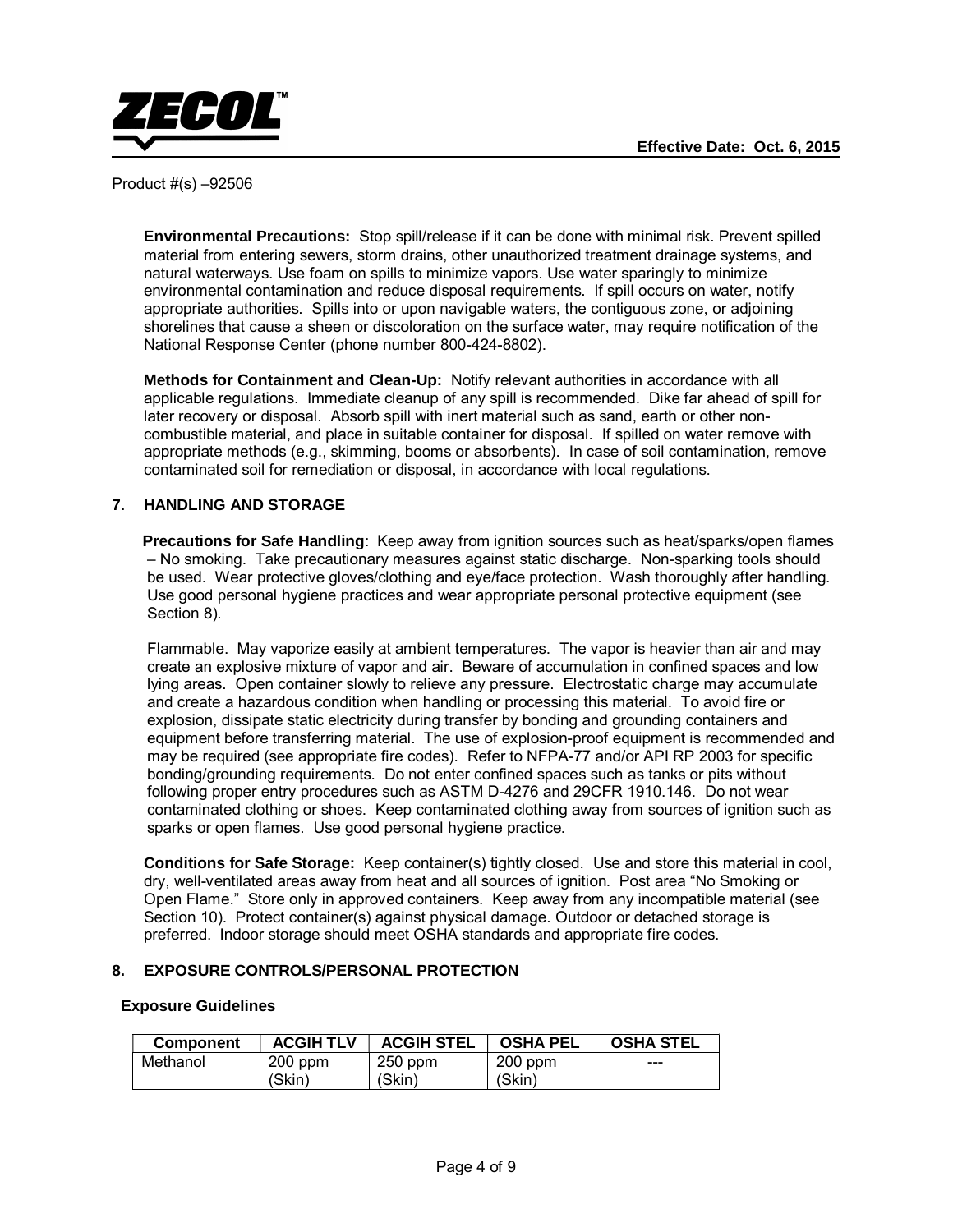

**Engineering Controls**: If current ventilation practices are not adequate to maintain airborne concentrations below the established exposure limits, additional ventilation or exhaust systems may be required.

# **Specific Personal Protective Equipment**

 **Eye/Face Protection**: The use of eye protection that meets or exceeds ANSI Z.87.1 is recommended to protect against potential eye contact, irritation or injury. Depending on conditions of use, a face shield may be necessary.

 **Skin**: The use of gloves impervious to the specific material handled is advised to prevent skin contact. Users should check with manufacturers to confirm the breakthrough performance of their products. Depending on exposure and use conditions, additional protection may be necessary to prevent skin contact including use of items such as chemical resistant boots, aprons, arm covers, hoods, coveralls or encapsulated suits. Suggested protective materials: butyl and nitrile rubbers.

 **Respiratory Protection**: Where there is potential for airborne exposure above the exposure limits, a NIOSH approved air purifying respirator with an organic vapor cartridge may be used.

A respiratory protection program that meets OSHA's 29 CFR 1910.134 and ANSI Z88.2 requirements must be followed whenever workplace conditions warrant a respirator's use. Airpurifying respirators provide limited protection and cannot be used in atmospheres that exceed the maximum use concentration as directed by regulation or the manufacturer's instructions, in oxygen deficient (less than 19.5% oxygen) situations or under conditions that are immediately dangerous to life and health (IDLH).

Use a positive pressure air supplied respirator if there is potential for uncontrolled release, exposure levels are unknown, or any other circumstances where air-purifying respirators may not provide adequate protection.

**Other Protective Equipment**: Eye wash and quick-drench shower facilities should be available in the work area. Thoroughly clean shoes and wash contaminated clothing before reuse.

**Suggestions provided in this section for exposure control and specific types of protective equipment are based on readily available information. Users should consult with the specific manufacturer to confirm the performance of their protective equipment. Specific situations may require consultation with industrial hygiene, safety, or engineering professionals**.

#### **9. PHYSICAL AND CHEMICAL PROPERTIES (approximate values)**

 **Appearance**: Clear, blue liquid **Odor**: Mild alcohol  **Odor threshold**: 4.2-596 ppm  **pH**: Not applicable  **Melting/Freezing Point**: -97.8˚C **/** -144˚F **Boiling point (at 1 atm)**: 64.7˚C / 148 ˚F  **Flash Point:** 35 ˚C / 95˚F (Closed Cup) **Auto-Ignition Temperature:** 470 ˚C / 878 ˚F **Evaporation rate (butyl acetate = 1)**: 4.1  **Flammability (solid, gas):** Not applicable  **Explosive Limits:** Lower – 6%/ Upper – 36%  **Vapor Pressure:** 92 mmHg @ 20 ˚C / 68 ˚F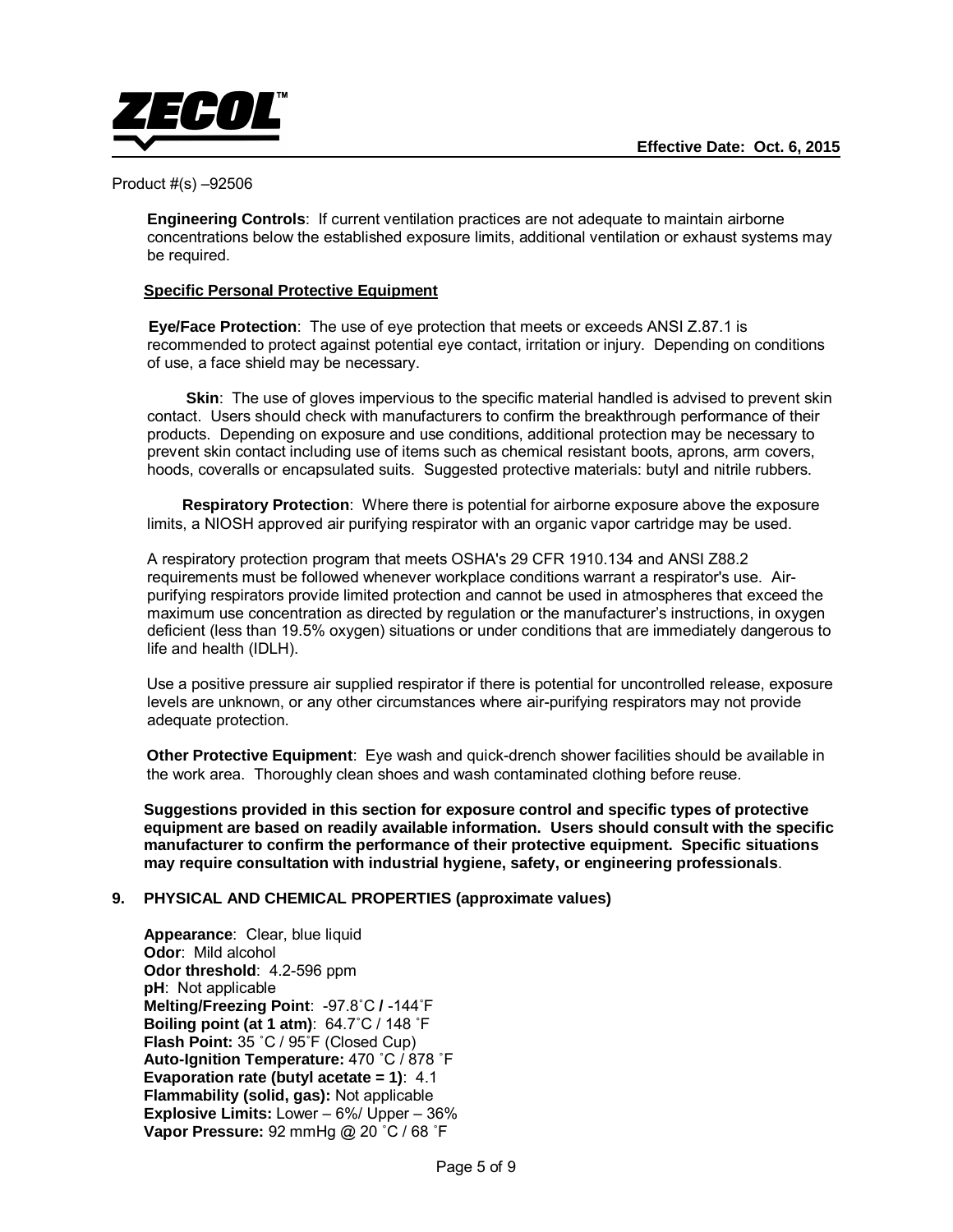

 **Vapor Density (air = 1):** 1.1 @ 15 ˚C / 59 ˚F **Specific gravity (H<sub>2</sub>0 = 1)**:  $0.79 \text{ @ } 20^{\circ} \text{C}$  / 68  $^{\circ} \text{F}$  **Solubility in water**: Soluble **Partition Coefficient:** n-octanol/water: Log P = -0.77  **Decomposition Temperature:** No data **Viscosity:**  $5.81 \times 10^{-7}$  m<sup>2</sup>/s @ 40 °C / 104 °F

#### **10. STABILITY AND REACTIVITY**

 **Stability (thermal, light, etc.)**: Stable under normal conditions of storage and handling.

**Conditions to Avoid:** Avoid all possible sources of ignition (see Sections 5 and 7).

 **Incompatibility (materials to avoid)**: Avoid contact with strong acids, bases and oxidizers such as liquid chlorine and oxygen. Contact with these materials may cause a violent or explosive reaction. May be corrosive to lead, aluminum, magnesium and platinum. May react with metallic aluminum or magnesium and generate hydrogen gas. May attack some forms of plastic, rubber and coatings.

 **Hazardous Decomposition Products**: Thermal decomposition may release carbon monoxide, carbon dioxide, and formaldehyde.

 **Hazardous Polymerization**: Will not occur.

# **11. TOXICOLOGICAL INFORMATION**

#### **Acute Toxicity:**

| Product/Ingredient Name     | Result                  | Species | Dose              |
|-----------------------------|-------------------------|---------|-------------------|
| Methanol (major ingredient) | LD50 Oral               | Rat     | >2528 mg/kg       |
|                             | LD50 Dermal             | Rabbit  | 17,100 mg/kg      |
|                             | LC50 Inhalation (vapor) | Rat     | 13.3 mg/l $-$ 6hr |

**Note:** Assigned to classification based on human experience and not animal data.

**Skin Corrosion/Irritation:** Causes mild irritation. Repeated exposure may cause dryness or cracking.

**Serious Eye Damage/Irritation:** Causes mild irritation.

**Signs and Symptoms:** High concentrations can cause minor respiratory irritation, headache, drowsiness, dizziness, loss of coordination, disorientation and fatigue. Ingestion can cause irritation of the digestive tract, nausea, abdominal pain, vomiting and visual disturbances ranging from blurred vision to light sensitivity, blindness or death.

**Skin Sensitization:** None reported

**Respiratory Sensitization:** None reported

**Germ Cell Mutagenicity:** There is insufficient information available to conclude that methanol is mutagenic.

**Carcinogenicity:** Methanol did not demonstrate carcinogenic effects in rats and mice treated via whole body inhalation at concentrations > 1.3 mg/l in air. There is insufficient information available to conclude that methanol is carcinogenic. It is not listed by NTP, IARC or OSHA.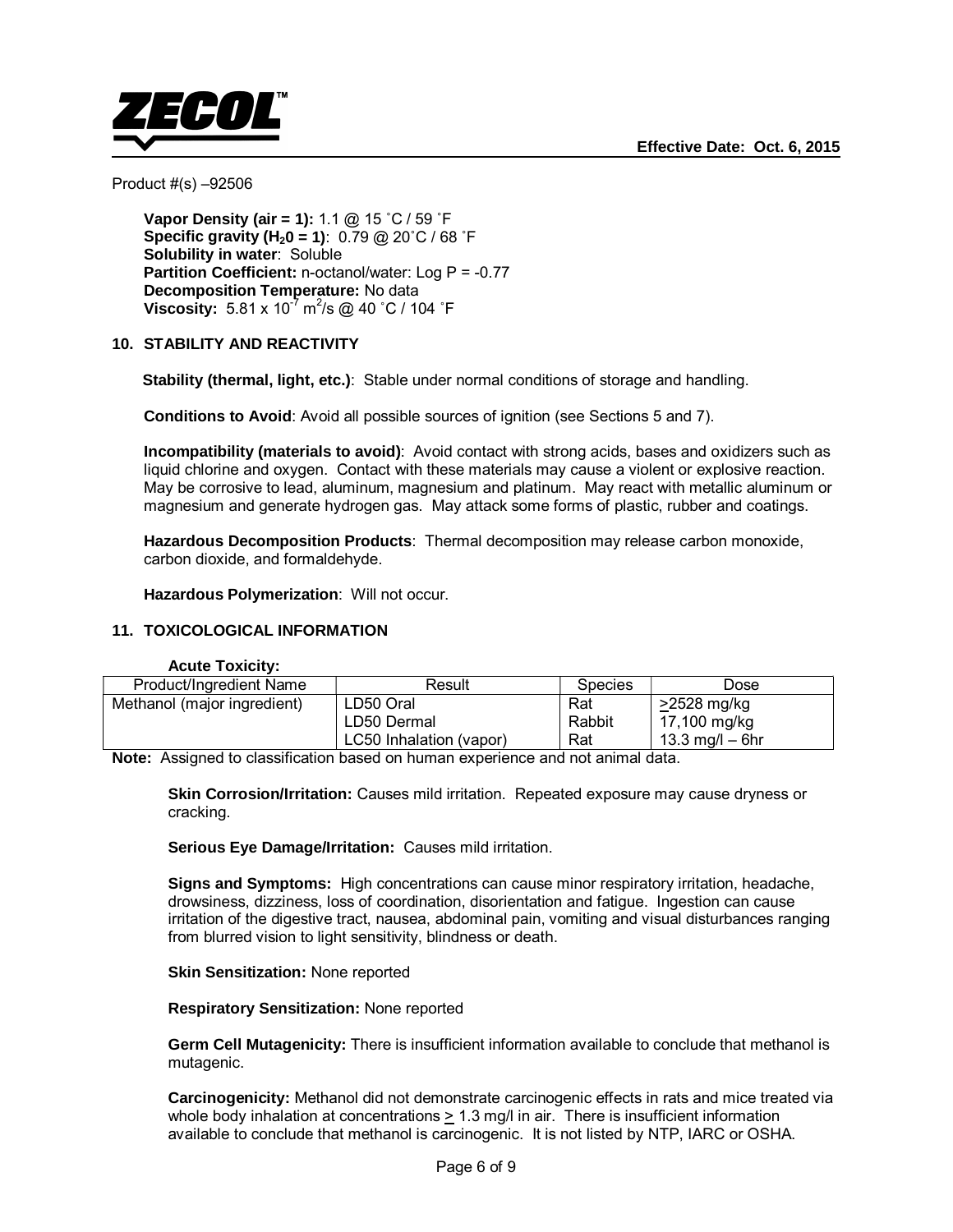

**Reproductive Toxicity:** Methanol has produced fetotoxicity in rats and teratogenicity in mice exposed by inhalation to high concentrations of methanol vapors.

**Specific Target Organ Toxicity (Single Exposure):** Methanol ingestion causes damage to the optic nerve causing blindness. May cause drowsiness and dizziness. **Specific Target Organ Toxicity (Repeated Exposure):** There is insufficient information available to conclude that methanol causes target organ effects from repeated exposure.

**Aspiration Hazard:** May be fatal if swallowed and enters airways.

#### **12. ECOLOGICAL INFORMATION**

**Toxicity:** 

| <b>Ingredient Name</b> | <b>Result</b>                          | <b>Species</b> | <b>Exposure</b> |
|------------------------|----------------------------------------|----------------|-----------------|
| Methanol (major        | Acute EC50 = 16.912 mg/L Marine Water  | Algae          | 96 hours        |
| ingredient)            | Acute LC50 = 2500000 ug/L Marine Water | Crustaceans    | 48 hours        |
|                        | Acute $LC50 = 3289$ mg/L Fresh Water   | Daphnia        | 48 hours        |
|                        | Acute LC50 > 100000 ug/L Fresh Water   | Fish           | 96 hours        |

 **Persistence and Degradability:** Methanol biodegrades easily in water and soil.

 $BOD5 = 1.1$  $COD = 1.05 - 1.55, 99\%$ 

**Bioaccumulative Potential:** Risk of bioaccumulation is low (BCF <500 and low log K<sub>ow</sub> <4). BCF =  $0.2 - 10$  Log K<sub>ow</sub> =  $-0.77$ 

**Mobility in Soil:** Methanol is highly mobile. Adsorption coefficient (K<sub>oc</sub>) solid phase/liquid phase = 1

 **Other Adverse Effects:** None known

#### **13. DISPOSAL CONSIDERATIONS**

The generator of a waste is always responsible for making proper hazardous waste determinations and needs to consider state and local requirements in addition to federal regulations.

Recycle wherever possible. Large volumes may be suitable for re-distillation or, if contaminated, incinerated. Can be disposed of in a sewage treatment facility.

This material, if discarded as produced, would not be a federally regulated RCRA "listed" hazardous waste. However, it would likely be identified as a federally regulated RCRA hazardous waste for the following characteristic of ignitability (D001). See Sections 7 and 8 for information on handling, storage and personal protection and Section 9 for physical/chemical properties. It is possible that the material as produced contains constituents which are not required to be listed in the SDS but could affect the hazardous waste determination. Additionally, use which results in chemical or physical change of this material could subject it to regulation as a hazardous waste.

#### **14. TRANSPORT INFORMATION**

 **DOT/TDG Proper Shipping Name:** Consumer Commodity  **DOT/TDG Identification Number:** ID8000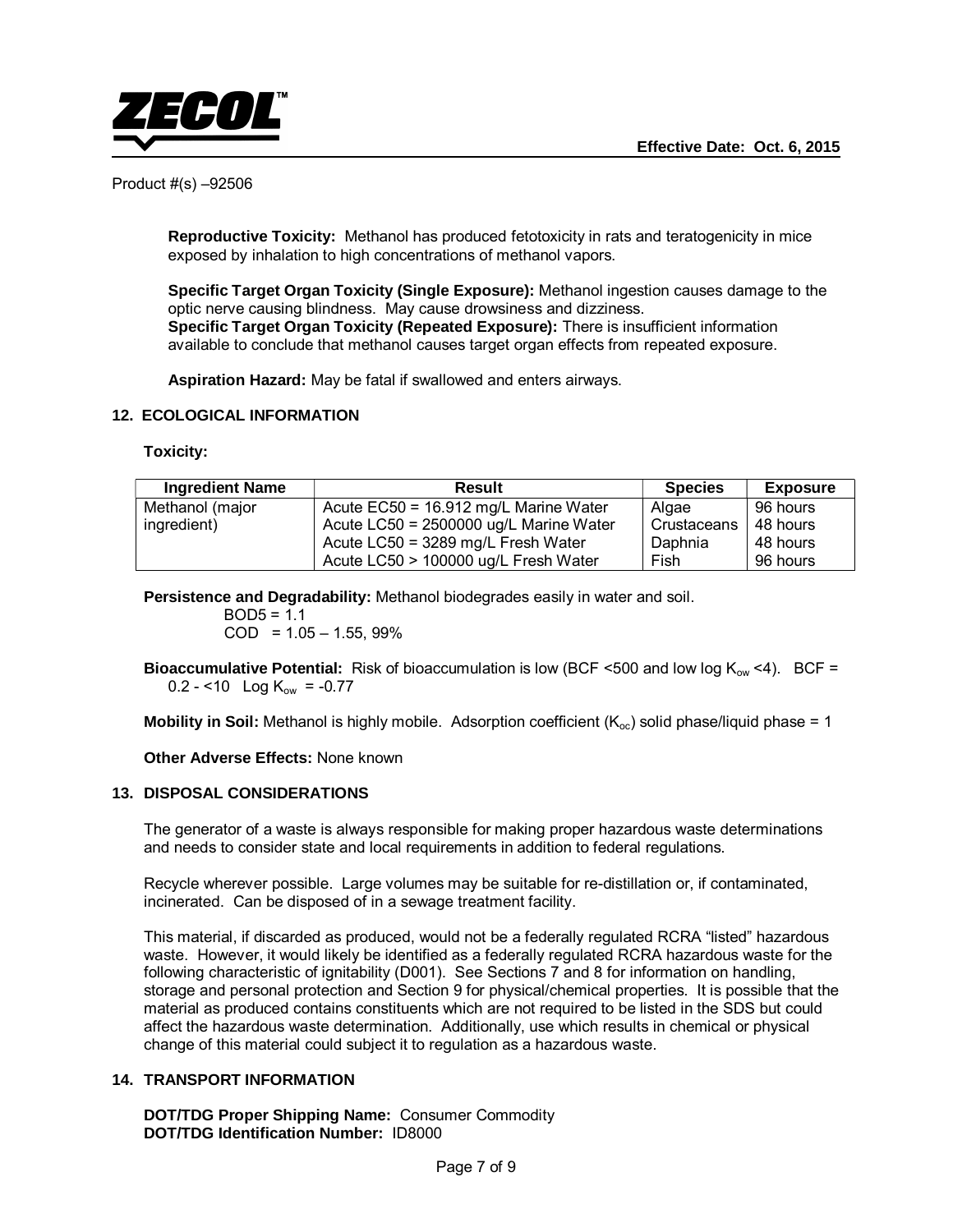

**DOT Packaging Exception:** Per 49 CFR 173.150 (c), renamed consumer commodity  **DOT Hazard Class:** ORM-D **TDG Hazard Class:** 9  **DOT/TDG Packing Group:** N/A  **ERG Guide Number:** 171  **Marine Pollutant:** No

# **15. REGULATORY INFORMATION**

 **TSCA:** Methanol is listed on the TSCA inventory.

**DSL:** Methanol is listed on the DSL inventory.

 **OSHA (Occupational Safety and Health Administration):** This material is considered to be hazardous as defined by the OSHA Hazard Communication Standard**.** 

This material has not been identified as a carcinogen by NTP, IARC or OSHA

 **CERCLA/SARA – Section 302 Extremely Hazardous Substances and TPQ (in pounds):** This material does NOT contain chemicals subject to the reporting requirements of SARA 302 and 40 CFR 355 Appendix A and B.

**EPA (CERCLA) Reportable Quantity (in pounds):** This material contains the following chemicals subject to the reporting requirements of 40 CFR 302.4.

| Component          | oncentration<br>. د                               | $\ddot{\phantom{1}}$ |
|--------------------|---------------------------------------------------|----------------------|
| ------<br>Methanol | $\sim$ $\sim$ $\sim$ $\sim$<br>nn<br>55%-′<br>∠∠− | 500<br>lbs           |

 **CERCLA/SARA - Sections 311/312 (Title III Hazard Categories)**:

Acute: Yes Chronic: Yes Fire: Yes Reactivity: No

**CERCLA/SARA – Section 313 and 40 CFR 372:** This material contains the following chemicals subject to the reporting requirements of SARA 313 and SARA Title III and 40 CFR:

| Component | <b>Concentration</b> | minimis<br>de |
|-----------|----------------------|---------------|
| Methanol  | 35%<br>-∪∪<br>▵      | $1\%$         |

 **California Safe Drinking Water and Toxic Enforcement Act of 1986 (Proposition 65):** This material contains detectable chemicals known to the State of California to cause cancer and/or reproductive toxicity.

| Component      | Concentration | - - -<br>ffect             |
|----------------|---------------|----------------------------|
| ME<br>'nanoi - | 35%           | ∋omental<br><b>Develor</b> |

#### **Canada:**

This product has been classified in accordance with the hazard criteria of the Controlled Products Regulations (CPR) and the SDS contains all the information required by the Regulations.

WHMIS Hazard Class: B2, D1B, D2A, D2B

#### **16. OTHER INFORMATION**

Issue Date: Oct. 6, 2015 Previous Issue Date: Sept. 28, 2015 Change: Minor Wording